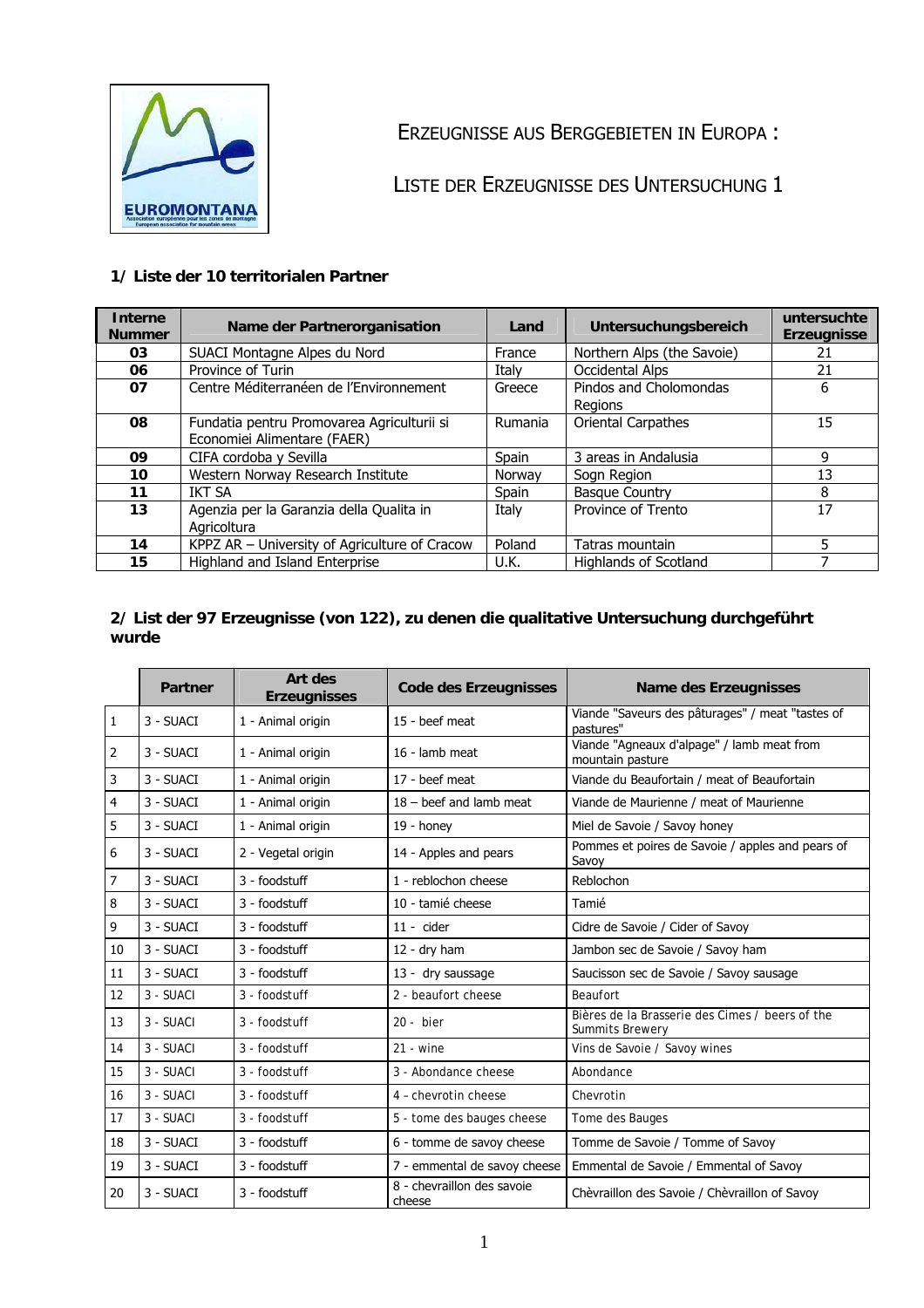|    | <b>Partner</b> | <b>Art des</b><br><b>Erzeugnisses</b> | <b>Code des Erzeugnisses</b>             | <b>Name des Erzeugnisses</b>                                        |
|----|----------------|---------------------------------------|------------------------------------------|---------------------------------------------------------------------|
| 21 | 3 - SUACI      | 3 - foodstuff                         | 9 - tomme de chèvre des<br>savoie cheese | Tomme de chèvres des Savoie / goat cheese of<br>Savoy               |
| 22 | $6 - Turin$    | 2 - vegetal origin                    | VE1 - Chestnuts from Susa<br>Valley      | Marrone della Val di Susa                                           |
| 23 | $6 - Turin$    | 2 - vegetal origin                    | VE2 - Chestnuts from Pellice<br>Valley   | Marrone della Val Pellice                                           |
| 24 | $6 - Turin$    | 2 - vegetal origin                    | VE3 - Old apples                         | Antiche Mele Piemontesi                                             |
| 25 | $6 - Turin$    | 3 - foodstuff                         | $LC1 - Ricotta$                          | Saras del Fen                                                       |
| 26 | $6 - Turin$    | 3 - foodstuff                         | $LC2 - Toma$                             | Toma del lait brusc                                                 |
| 27 | $6 - Turin$    | 3 - foodstuff                         | LC3 - fresh cheese                       | Tuma 'd Trausela                                                    |
| 28 | $6 - Turin$    | 3 - foodstuff                         | $LC4$ – tomme cheese                     | Toma di Lanzo                                                       |
| 29 | $6 - Turin$    | 3 - foodstuff                         | LC5 - Cheese from cow and<br>goat        | Cevrin di Coazze                                                    |
| 30 | 6 - Turin      | 3 - foodstuff                         | $LC6 -$ Cheese                           | Murianengo                                                          |
| 31 | $6 - Turin$    | 3 - foodstuff                         | LC7 - Cheese with red rind               | Fromaggio a crosta rossa / Cheese with red rind                     |
| 32 | $6 - Turin$    | $3 -$ foodstuff                       | TV3 - Wine Canavese                      | Canavese                                                            |
| 33 | $6 - Turin$    | $3 -$ foodstuff                       | TV4 - Wine canavese                      | Carema                                                              |
| 34 | $6 - Turin$    | $3 -$ foodstuff                       | TV5 - Wine Pinerolese                    | Pinerolese                                                          |
| 35 | 6 - Turin      | 3 - foodstuff                         | OPF - Pastry                             | Focaccia di Susa                                                    |
| 36 | $6 - Turin$    | 3 - foodstuff                         | TV2 - Wine Caluso                        | Caluso o Erbaluce di Caluso                                         |
| 37 | $7 - CME$      | 1 - Animal origin                     | P1 - Trout                               | $p$ estrofa = trout                                                 |
| 38 | $7 - CME$      | 2 - vegetal origin                    | K <sub>2</sub> - Saffron                 | krokos= saffron                                                     |
| 39 | $7 - CME$      | 3 - Foodstuff                         | K1 - Katiki cheese                       | Katiki Domokou = Katiki from Domokos                                |
| 40 | $7 - CME$      | 3 - Foodstuff                         | P2 - Prosciuto                           | Prosuto Evritanias = Prosciuto d' Evritania                         |
| 41 | 7 - CME        | 3 - Foodstuff                         | S1 - Sausages                            | loukaniko xoriatiko Evritanias = village sausages<br>from Evritania |
| 42 | 8 - FAER       | 1 - animal origin                     | MS04 - Trout                             | Pastrav/ Trout                                                      |
| 43 | 8 - FAER       | 2 - Vegetal origin                    | HR08 - Potato seed                       | Cartof de samanta de Harghita / Seed potato from<br>Harghita        |
| 44 | 8 - FAER       | 3 - foodstuff                         | HR01 - Deer salami                       | Salam de caprioara / Deer salami                                    |
| 45 | 8 - FAER       | 3 - foodstuff                         | HR02 - bread                             | Kürtoskalács                                                        |
| 46 | 8 - FAER       | 3 - foodstuff                         | HR03 - mineral water                     | Apa minerala Borsec / Borsec mineral water                          |
| 47 | 8 - FAER       | 3 - foodstuff                         | HR04 - horse meat                        | Carne tocata de cal / minced meat from horse                        |
| 48 | 8 - FAER       | 3 - foodstuff                         | HR05 - blackcurrant syrup                | Sirop de coacaze negre/ Blackcurrant syrup                          |
| 49 | 8 - FAER       | 3 - foodstuff                         | HR06 - Fir Bud Syrup                     | Sirop din mugur de brad /Fir bud syrup                              |
| 50 | 8 - FAER       | 3 - foodstuff                         | HR07 - Boar pemmican                     | pastrama de mistret/ Boar pemmican                                  |
| 51 | 8 - FAER       | 3 - Foodstuff                         | HR09 - probiotic yogurth                 | Iaurt probiotic / Probiotic yoghurt                                 |
| 52 | 8 - FAER       | 3 - foodstuff                         | HR10 - Bucolic bread                     | Paine taraneasca / Bucolic bread                                    |
| 53 | 8 - FAER       | 3 - foodstuff                         | MS01 - tea                               | Ceai (Tea)                                                          |
| 54 | 8 - FAER       | 3 - foodstuff                         | MS02 - rosehips tea                      | Ceai de macese (Rosehips tea)                                       |
| 55 | 8 - FAER       | 3 - foodstuff                         | MS03 - blueberry jam                     | Gem de afine/ Blueberry jam                                         |
| 56 | 8 - FAER       | 3 - foodstuff                         | MS05 - Ewe cheese                        | Cas de oaie / Ewe cheese                                            |
| 57 | 9 - CIFA       | 1 - Animal Origin                     | 2 - Honey                                | Sierra de Segura Honey                                              |
| 58 | 9 - CIFA       | 1 - Animal origin                     | $3 -$ Lamb                               | Segureño Lamb                                                       |
| 59 | 9 - CIFA       | 2 - Vegetal origin                    | 5 - Quince                               | Membrillo de Priego-Carcabuey. Quince tree of<br>Priego-Carcabuey   |
| 60 | 9 - CIFA       | 3 - Foodstuff                         | 7 - Christmas cake                       | Dulces de Navidad de Rute / Rute christmas cake                     |
| 61 | 9 - CIFA       | 3 - foodstuff                         | 9 - cheese                               | Quesos de la Sierra de Cádiz/ Cheeses from "Sierra<br>de Cádiz"     |
| 62 | 10 - WNRI      | 3 - foodstuff                         | FM - Must / Mout                         | Balhom naturmost                                                    |
| 63 | 10 - WNRI      | 3 - foodstuff                         | K1 - smoked sausage                      | Sognemorr (smoked sausage)                                          |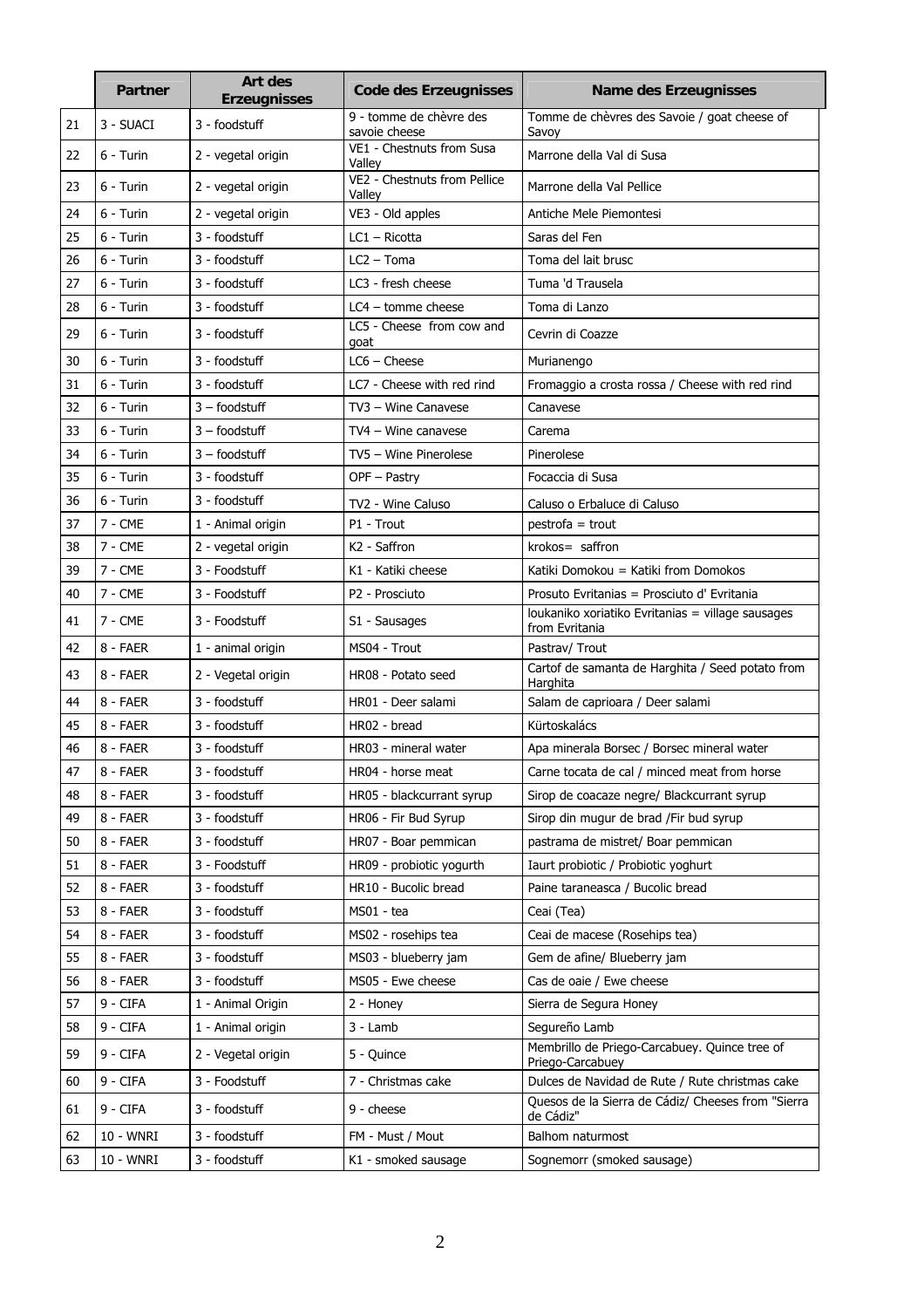|    | <b>Partner</b> | Art des<br><b>Erzeugnisses</b> | <b>Code des Erzeugnisses</b> | <b>Name des Erzeugnisses</b>                                                        |
|----|----------------|--------------------------------|------------------------------|-------------------------------------------------------------------------------------|
| 64 | 10 - WNRI      | 3 - foodstuff                  | K <sub>2</sub> - rib meat    | Pinnekjøt (rib meat)                                                                |
| 65 | 10 - WNRI      | 3 - foodstuff                  | K <sub>3</sub> - rib meat    | Pinnekjøt (rib meat)                                                                |
| 66 | 10 - WNRI      | 3 - foodstuff                  | $K4 - leg$ ham               | Fenalår (leg ham)                                                                   |
| 67 | 10 - WNRI      | 3 - foodstuff                  | $K5$ – lam meat              | Lammerull (lamb meat for sandwishes)                                                |
| 68 | 10 - WNRI      | 3 - foodstuff                  | KO1 - cripy bread            | Flattbröd                                                                           |
| 69 | 10 - WNRI      | 3 - foodstuff                  | KO2 - sweet bread            | Lefsekling                                                                          |
| 70 | 10 - WNRI      | 3 - foodstuff                  | $M1 - Old cheese$            | Gamalost (Old Norwegian cheese))                                                    |
| 71 | 10 - WNRI      | 3 - foodstuff                  | M <sub>2</sub> - Goat cheese | Ekte geitost (Real goat cheese)                                                     |
| 72 | 10 - WNRI      | 3 - foodstuff                  | M3 - White goat cheese       | Kvit geitost (white goat cheese)                                                    |
| 73 | 10 - WNRI      | 3 - foodstuff                  | M4 - milk soup               | Brun Mylsa (Brown milk soup))                                                       |
| 74 | 10 - WNRI      | 3 - foodstuff                  | M5 - whey cheese             | Brun blandingsost (whey cheese)                                                     |
| 75 | 11 - IKT       | 1 - Animal Origin              | 1 - Honey                    | Euskal Eztia (Miel del País Vasco), Basque Honey                                    |
| 76 | 11 - IKT       | 1 - Animal origin              | 4 - Basque Suckling Lamb     | Esneko Euskal Bildotsa (Cordero Lechal del País<br>Vasco), Basque Suckling Lamb.    |
| 77 | 11 - IKT       | 1 - Animal origin              | 8 - organic cattle products  | Products (raw materials) of organic cattle raising.                                 |
| 78 | 11 - IKT       | 2 - Vegetal origin             | 6 - Basque Beans             | Euskal Babarrunak (Alubias del País Vasco), Basque<br>Beans                         |
| 79 | 11 - IKT       | 3 - foodstuff                  | $2 -$ Wine                   | Txakoli (There is no translation, it is a type of wine,<br>see description in D1_2) |
| 80 | 11 - IKT       | 3 - foodstuff                  | 3 - Idiazabal Cheese         | Idiazabal Gazta (Queso Idiazabal), Idiazabal Cheese                                 |
| 81 | 11 - IKT       | 3 - foodstuff                  | 5 - Basque Bovine Meat       | Euskal Okela (Carne de Vacuno del País Vasco),<br><b>Basque Bovine Meat</b>         |
| 82 | 11 - IKT       | 3 - foodstuff                  | 7 - Chilli Peppers           | Ibarrako Piparrak (Guindillas de Ibarra), Chilli<br>Peppers from Ibarra             |
| 83 | 13 - AQA       | 1 - Animal Origin              | TR8 - Trout                  | Trote/ Trouts                                                                       |
| 84 | 13 - AQA       | 3 - Foodstuff                  | CS3 - Dry meat               | Carne Salada                                                                        |
| 85 | 13 - AQA       | 3 - Foodstuff                  | MV3 - Mortandela             | Mortandela affumicata della Val d Non                                               |
| 86 | 14 - KPPZ AR   | 1 - Animal origin              | 5 - Lamb meat                | Lamb meat                                                                           |
| 87 | 14 - KPPZ AR   | 3 - foodstuff                  | 1 - Smoked cheese            | Oscypek                                                                             |
| 88 | 14 - KPPZ AR   | 3 - foodstuff                  | 2 - Fresh soft cheese        | Bundz                                                                               |
| 89 | 14 - KPPZ AR   | 3 - foodstuff                  | 3 - Matured soft cheese      | Bryndza -                                                                           |
| 90 | 14 - KPPZ AR   | 3 - foodstuff                  | 4 - Whey/ Whey cheese        | Żętyca                                                                              |
| 91 | 15 - HIE       | 1 - Animal origin              | 1 - Salmon                   | Scottish farmed salmon                                                              |
| 92 | 15 - HIE       | 1 - Animal origin              | 3 - langoustines             | Langoustines                                                                        |
| 93 | 15 - HIE       | 1 - Animal origin              | $4 -$ deer                   | Venison                                                                             |
| 94 | 15 - HIE       | 1 - Animal origin              | 5 - lamb meat                | Scotch Lamb                                                                         |
| 95 | 15 - HIE       | 1 - Animal origin              | 6 - beef meat                | Scotch Beef                                                                         |
| 96 | 15 - HIE       | 3 - foodstuff                  | 2 - smoked salmon            | Scottish smoked salmon                                                              |
| 97 | 15 - HIE       | 3 - foodstuff                  | 7 - whisky                   | Scotch Whisky                                                                       |

## **3/ Andere Erzeugnisse, die zu den vorherigen Listen für die quantitative Untersuchung hinzugefügt wurden**

|     | <b>Partner</b> | <b>Art des Erzeugnisses</b> | Code des<br><b>Erzeugnisses</b>     | <b>Name des Erzeugnisses</b>               |
|-----|----------------|-----------------------------|-------------------------------------|--------------------------------------------|
| 98  | 6 - Turin      | - animal origin             | TC4 - Frabosana Lamb                | Lamb of Frabosana                          |
| 99  | 6 - Turin      | - animal origin             | TV1 - Honey                         | Honey from the Val Pellice and Val di Susa |
| 100 | 6 - Turin      | 3 - foodstuff               | TC1 - blood saussage<br>Mustardella | Mustardela                                 |
| 101 | 6 - Turin      | 3 - foodstuff               | TC2 - Raw ham                       | Prosciutto crudo dell'Alta Val Susa        |
| 102 | 6 - Turin      | 3 - foodstuff               | TC3 - Saussages with<br>potatoes    | Salampata del Canavese                     |